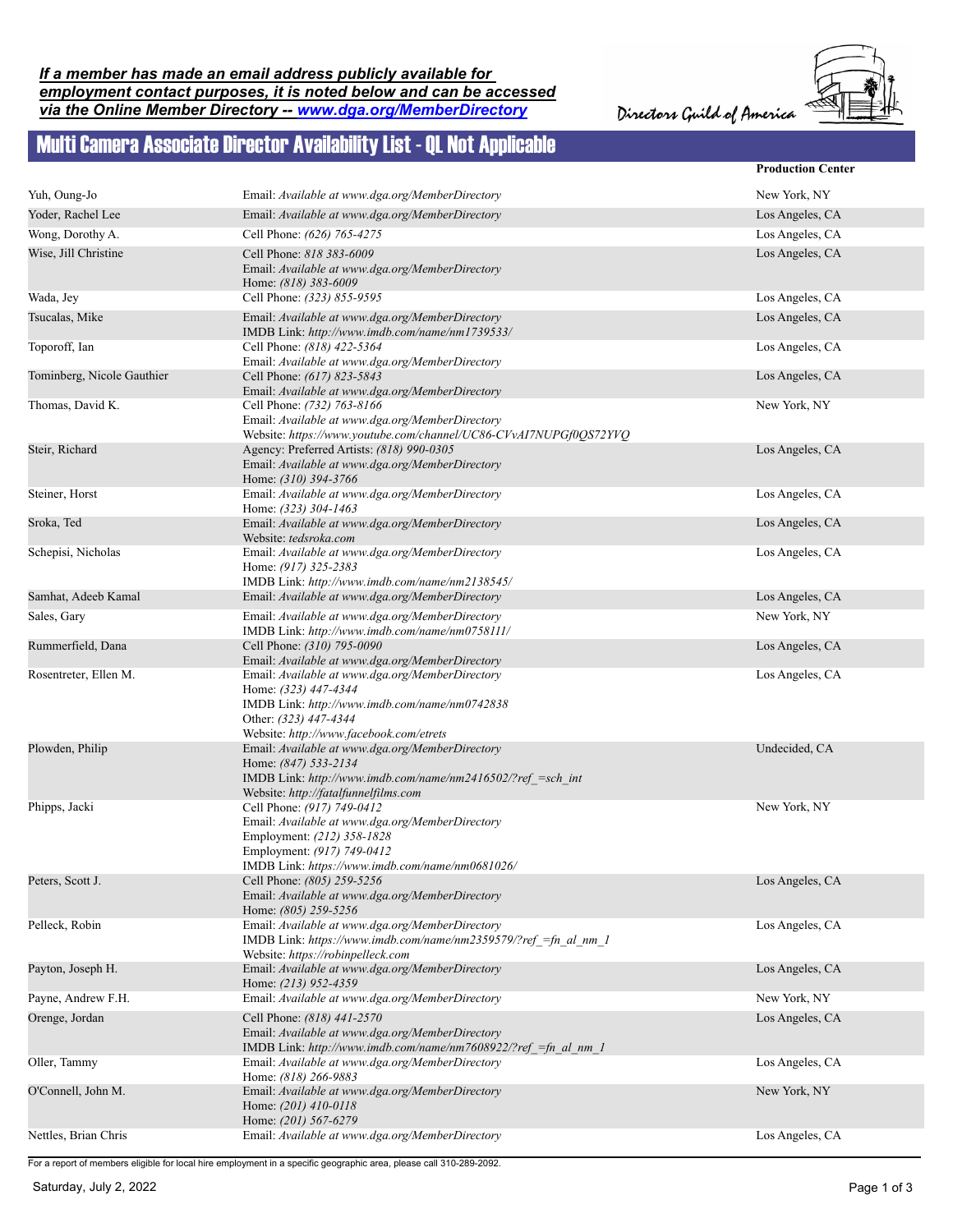## **Production Center**

| Naqvi, Ali                 | Email: Available at www.dga.org/MemberDirectory<br>IMDB Link: https://pro.imdb.com/name/nm1663144/<br>Website: https://naqturnal.com                                                                                           | Los Angeles, CA |
|----------------------------|--------------------------------------------------------------------------------------------------------------------------------------------------------------------------------------------------------------------------------|-----------------|
| Murphy, George H.          | Home: (703) 867-1934<br>Personal Business: (703) 478-6867                                                                                                                                                                      | New York, NY    |
| Moutran, Greg              | Email: Available at www.dga.org/MemberDirectory<br>IMDB Link: http://www.imdb.com/name/nm1866770/<br>Website: https://www.linkedin.com/profile/public-profile-settings?trk=prof-edit-edit-public_profile                       | Los Angeles, CA |
| Moore, Joe                 | Cell Phone: (818) 917-3380<br>Email: Available at www.dga.org/MemberDirectory<br>Home: (818) 591-7730<br>Home: (818) 917-3380<br>IMDB Link: http://pro.imdb.com/name/nm0601423/<br>Website: http://www.linkedin.com/in/inthbiz | Los Angeles, CA |
| McNinch, Adam              | Cell Phone: (424) 645-9939<br>Email: Available at www.dga.org/MemberDirectory<br>Home: (424) 645-9939                                                                                                                          | Los Angeles, CA |
| Masi, Daniel               | Email: Available at www.dga.org/MemberDirectory                                                                                                                                                                                | Los Angeles, CA |
| Marshall-Bennett, Jamie    | Cell Phone: (818) 624-6587<br>Email: Available at www.dga.org/MemberDirectory                                                                                                                                                  | Los Angeles, CA |
| Malone, Michael H.         | Email: Available at www.dga.org/MemberDirectory<br>Home: (213) 842-1066                                                                                                                                                        | Los Angeles, CA |
| Malik, Ariana              | Cell Phone: (646) 207-4135<br>Email: Available at www.dga.org/MemberDirectory<br>IMDB Link: https://www.imdb.com/name/nm2452594/?ref =fn al nm 1                                                                               | Los Angeles, CA |
| Lilling, Dave              | Email: Available at www.dga.org/MemberDirectory<br>Website: http://www.mtitv.com                                                                                                                                               | New York, NY    |
| Lemattre, Debrah           | Email: Available at www.dga.org/MemberDirectory                                                                                                                                                                                | Los Angeles, CA |
| Lasser, Liza               | Cell Phone: (415) 412-9774<br>Email: Available at www.dga.org/MemberDirectory<br>Home: (415) 412-9774<br>IMDB Link: http://www.imdb.com/name/nm7831393/<br>Website: http://www.linkedin.com/in/lizalasser                      | New York, NY    |
| Lanning, Jane O'Hehir      | Cell Phone: (404) 213-1563<br>Email: Available at www.dga.org/MemberDirectory<br>Home: (404) 213-1563                                                                                                                          | New York, NY    |
| Knox-Nervig, Lisa          | Email: Available at www.dga.org/MemberDirectory<br>Home: (630) 947-6617                                                                                                                                                        | Los Angeles, CA |
| Kirsner, Andrew            | Cell Phone: (310) 927-4000<br>Email: Available at www.dga.org/MemberDirectory<br>IMDB Link: http://www.imdb.com/name/nm2212203/                                                                                                | Los Angeles, CA |
| Jelloe, Brendan            | Cell Phone: 1-(857) 544-6230<br>Email: Available at www.dga.org/MemberDirectory<br>Home: (857) 544-6230<br>Personal Business: (857) 544-6230                                                                                   | New York, NY    |
| Gupta, Amit                |                                                                                                                                                                                                                                | Los Angeles, CA |
| Giorgio, Michael A.        | Cell Phone: (805) 905-5755                                                                                                                                                                                                     | Los Angeles, CA |
| Gilmer, Ron G.             |                                                                                                                                                                                                                                | New York, NY    |
| Gibson, Maureen R.         | Email: Available at www.dga.org/MemberDirectory<br>Home: (818) 381-7810<br>Website: http://www.maureengibson.com                                                                                                               | Los Angeles, CA |
| Falvey, Francis X.         | Email: Available at www.dga.org/MemberDirectory<br>Home: (407) 870-0108<br>Home: (407) 973-2168                                                                                                                                | Los Angeles, CA |
| Earls, Amber LeRae         | Email: Available at www.dga.org/MemberDirectory<br>IMDB Link: http://www.imdb.com/name/nm4083059/<br>Website: https://www.amberlerae.com                                                                                       | Los Angeles, CA |
| Dister, Michael            | Email: Available at www.dga.org/MemberDirectory<br>Home: (347) 369-7683<br>Home: (718) 933-1303<br>Personal Business: (347) 369-7683<br>Personal Business: (440) 835-0027                                                      | New York, NY    |
| Cuevas-Henderson, Diana X. | Email: Available at www.dga.org/MemberDirectory<br>IMDB Link: http://www.imdb.com/name/nm2336372<br>Website: https://www.linkedin.com/in/dianacuevashenderson                                                                  | Los Angeles, CA |
| Corring, Doug              | Home: (310) 213-0569                                                                                                                                                                                                           | Los Angeles, CA |
| Cooper, Ken                | Cell Phone: (818) 200-5829<br>Email: Available at www.dga.org/MemberDirectory                                                                                                                                                  | Los Angeles, CA |
| Clark, Tim                 | Home: (323) 638-4669                                                                                                                                                                                                           | Los Angeles, CA |
| Chew, Garren M.            | Email: Available at www.dga.org/MemberDirectory<br>Home: (415) 596-0079                                                                                                                                                        | Los Angeles, CA |

For a report of members eligible for local hire employment in a specific geographic area, please call 310-289-2092.